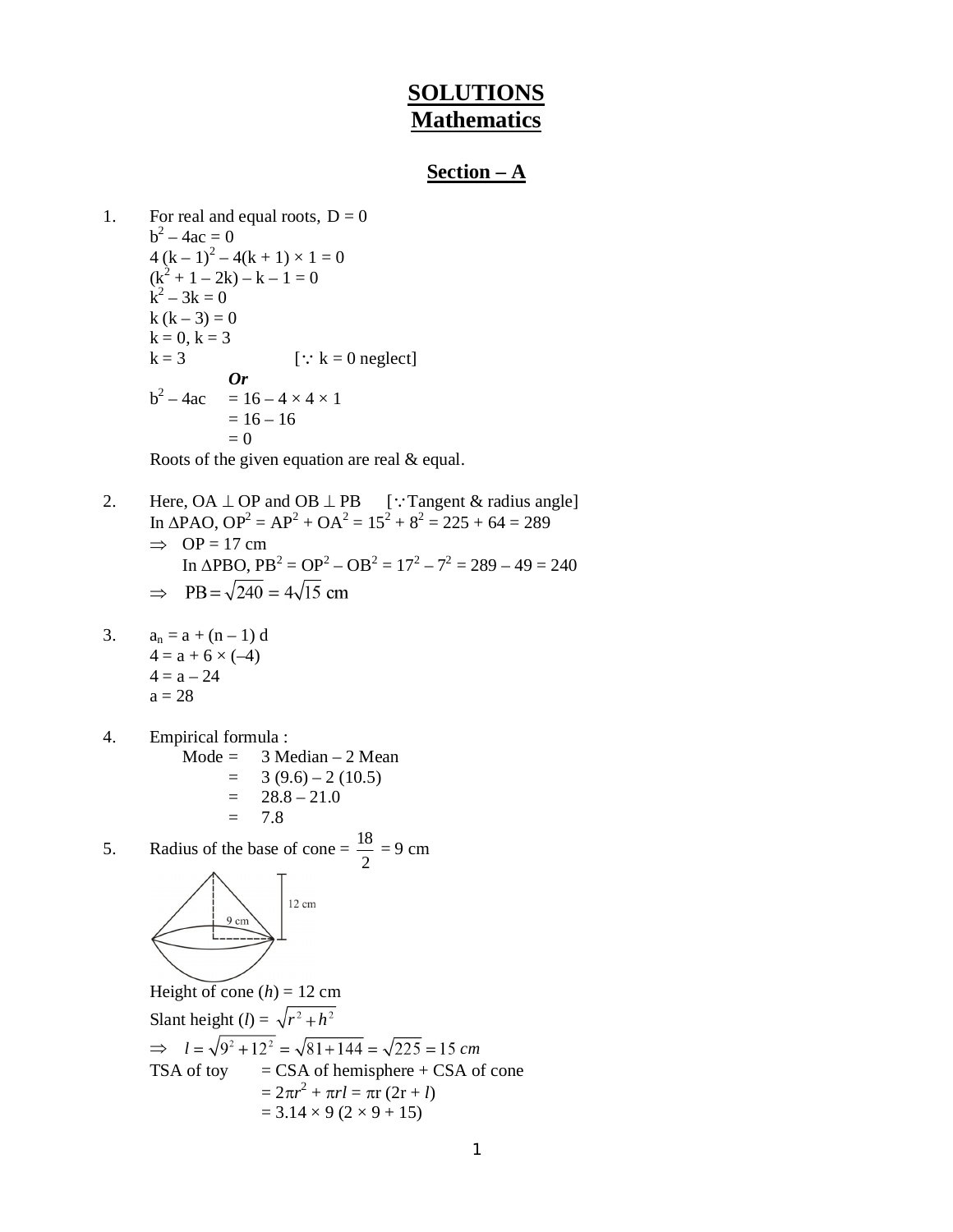$$
= 3.14 \times 9 \times 33
$$

$$
= 932.58
$$
 cm<sup>2</sup>

6. Let the three consecutive numbers be  $x, x + 1$  and  $x + 2$ 

 $(x + 1)^2 = (x + 2)^2 - x^2 + 60$  $\implies x^2 + 1 + 2x = x^2 + 4 + 4x - x^2 + 60$  $\implies$   $x^2 - 2x - 63 = 0$  $\Rightarrow$   $(x - 9)(x + 7) = 0$ 

 $x = 9$  [Rejecting -7]

Hence, the numbers are 9,1 0 and 11.

#### *Or*

Let the usual speed of plane be x km/hr and the increased speed be y km/hr.

$$
\Rightarrow y = (x + 250) \text{ km/hr}
$$
  
distance = 1500 km [Given]

Acc. to condition given –

(Scheduled time) – (time taken at increased speed)  $= 30$  min.

 $= 0.5$  hrs.

Also, 
$$
\frac{1500}{x} - \frac{1500}{y} = \frac{1}{2}
$$

$$
\frac{1500}{x} - \frac{1500}{x + 250} = \frac{1}{2}
$$
 
$$
\left[\because \text{ time} = \frac{\text{distance}}{\text{speed}}\right]
$$

 $\Rightarrow$  On solving, we get  $(x - 750)$  ( $x + 1000$ ) = 0

$$
\Rightarrow x = 750, \text{ or } x = -1000 \text{ (neglect)}
$$

So, the usual speed is 750 km/hr.

# **Section – B**

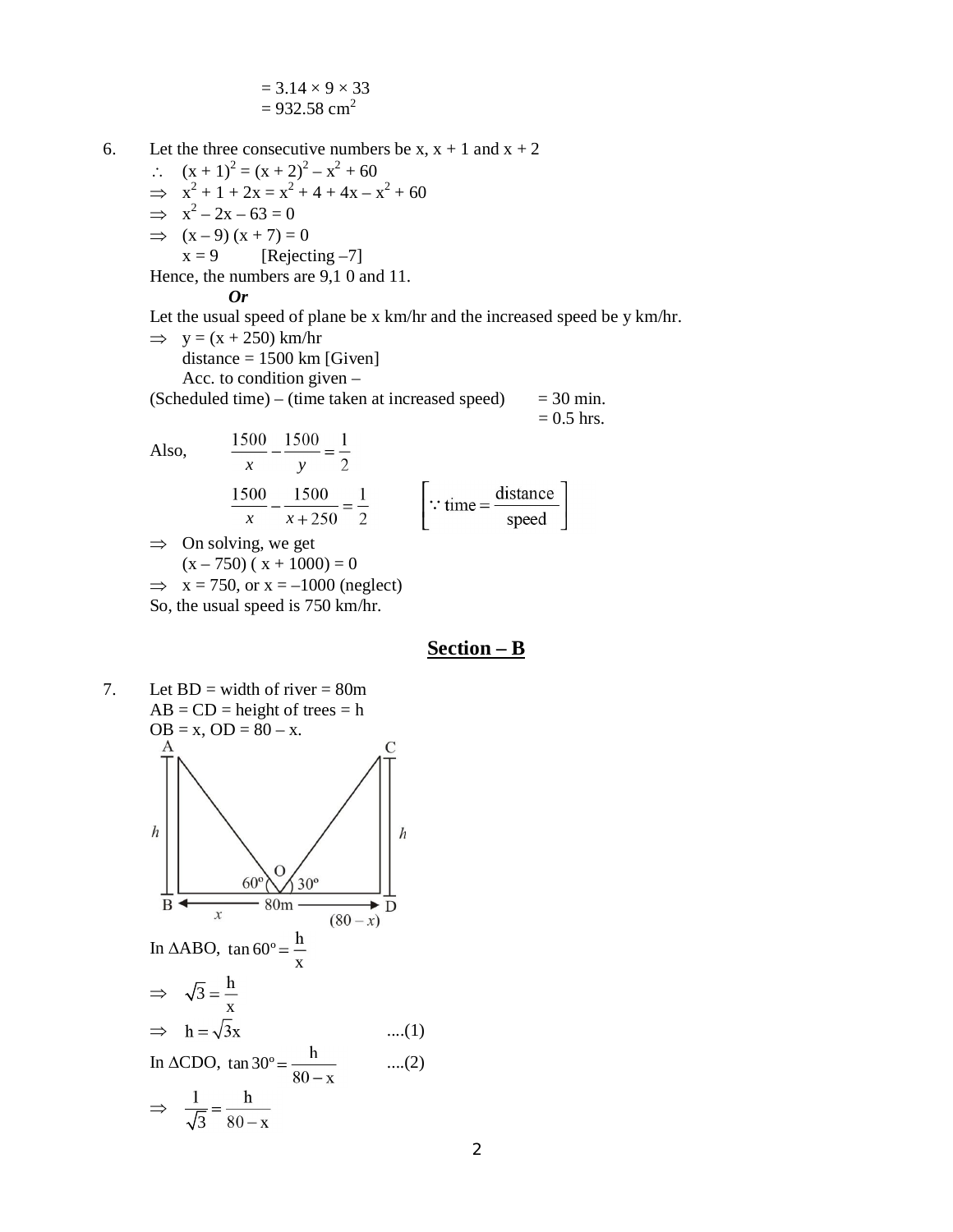On solving  $(1)$  &  $(2)$  $x = 20$  m So,  $h = \sqrt{3} \times 20 = 20\sqrt{3} = 20 \times 1.732 = 34.6 \text{m}$ Thus, height of trees  $= 34.6$  m and Required distances be 20m and 60m.

8.

| class      | class mark $(x_i)$ | frequency $(f_i)$     | $f_i x_i$                     |
|------------|--------------------|-----------------------|-------------------------------|
| $0 - 20$   | 10                 |                       | 160                           |
| $20 - 40$  | 30                 |                       | 420                           |
| $40 - 60$  | 50                 | 24                    | 1200                          |
| $60 - 80$  | 70                 | 26                    | 1820                          |
| $80 - 100$ | 90                 |                       | 90x                           |
|            |                    | $\Sigma f_i = 80 + x$ | $\Sigma f_i x_i = 3600 + 90x$ |

Mean = 
$$
\frac{\Sigma x_i f_i}{\Sigma f_i}
$$
  $\Rightarrow$  54 =  $\frac{3600 + 90x}{80 + x}$   
\n $\Rightarrow$  x = 20.

9.



Steps of constructions :

- (1) Draw a line segment AB of 9 cm
- (2) Taking A and B as centres draw two circles of radii 5 cm & 3 cm respectively.
- (3) Perpendicular bisect the line AB. Let midpoint of AB be C.
- (4) Taking C as centre, draw a circle of radius AC which intersects the two circles at point P, Q, R and S.
- (5) Joint BP, BQ, AS and AR. Hence. BP, BQ and AR, AS are the required tangents.

#### 10. Here, Modal class  $= 40 - 50$

$$
l = 40, f_1 = p, f_0 = 12, f_2 = 18 \text{ and } h = 10
$$
  
\nMode =  $l + \frac{f_1 - f_0}{2f_1 - f_0 - f_2} \times h \implies 48 = 40 + \frac{p - 12}{2p - 12 - 8} \times 10$   
\n $\implies 8 = \frac{10p - 120}{2p - 30} \implies 16p - 240 = 10p - 120$   
\n $\implies 6p = 120$   
\n $\implies p = 20$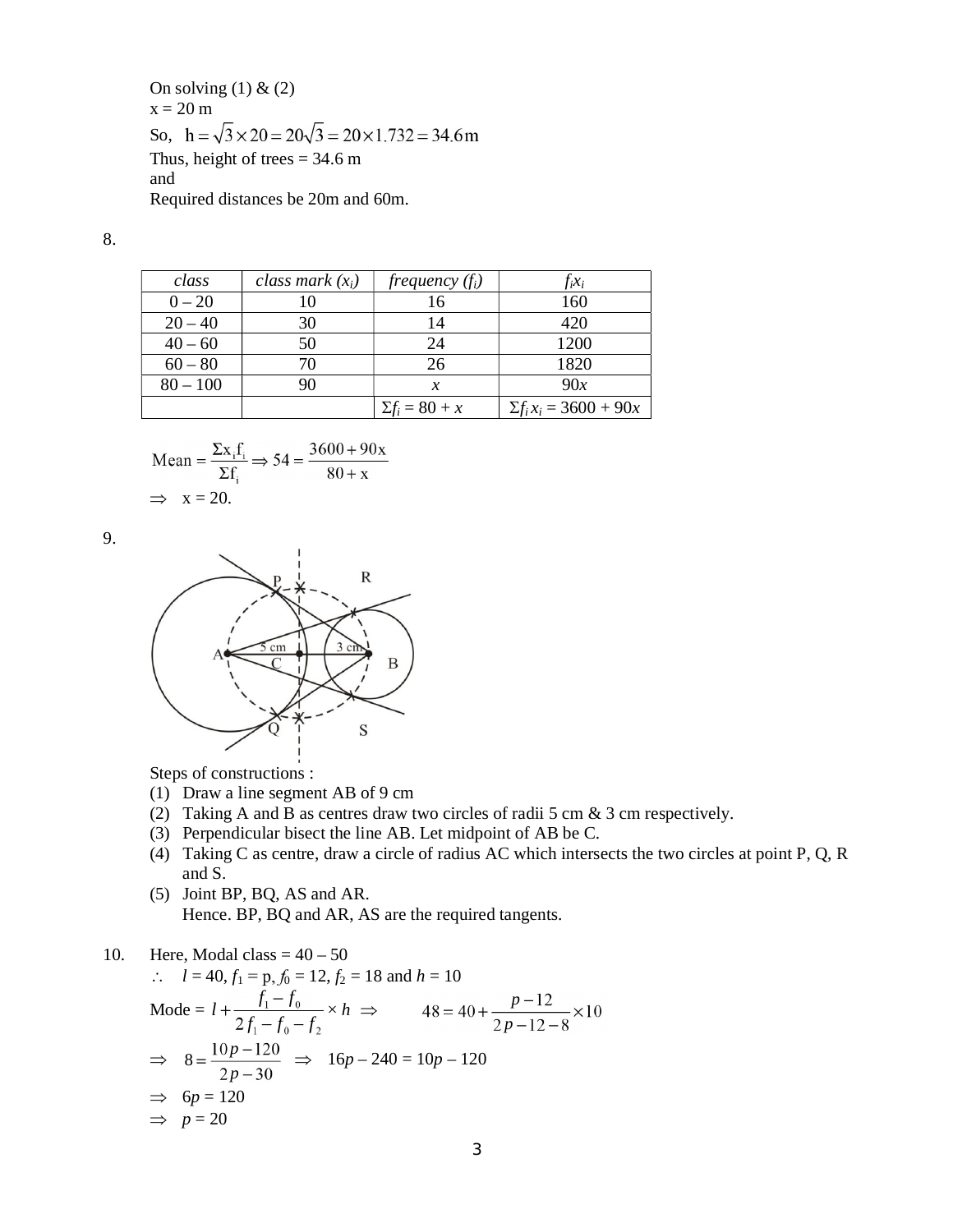# **Section – C**

11. Diameter of hemisphere = Edge of cube =  $7 \text{ cm}$ 



Req. S.A. =  $\overrightarrow{SA}$ . of cube – area of top of hemisphere + CSA of hemisphere.  $= 6a^2 - \pi r^2 + 2\pi r^2 = 6a^2 + \pi r^2$  $= 6(7)^2 + \frac{22}{7} \times \left| \frac{7}{8} \right| = 294 + 38.5$  $= 332.5$  cm<sup>2</sup>

$$
= 552.3
$$



# **Case Study – 1**

13.

(i) In 
$$
\triangle EFD
$$
,  $\tan 30^\circ = \frac{ED}{DF}$   
\n $\Rightarrow \frac{1}{\sqrt{3}} = \frac{h}{DF}$   
\n $\Rightarrow DF = h\sqrt{3} m$   
\nNow, In  $\triangle GCE$ ,  $\tan 60^\circ = \frac{EC}{GC} = \frac{h+4}{DF}$   
\n $\Rightarrow \sqrt{3} = \frac{h+4}{\sqrt{3}h}$   
\n $\Rightarrow 3h = h + 4$   
\n $\Rightarrow h = 2m$